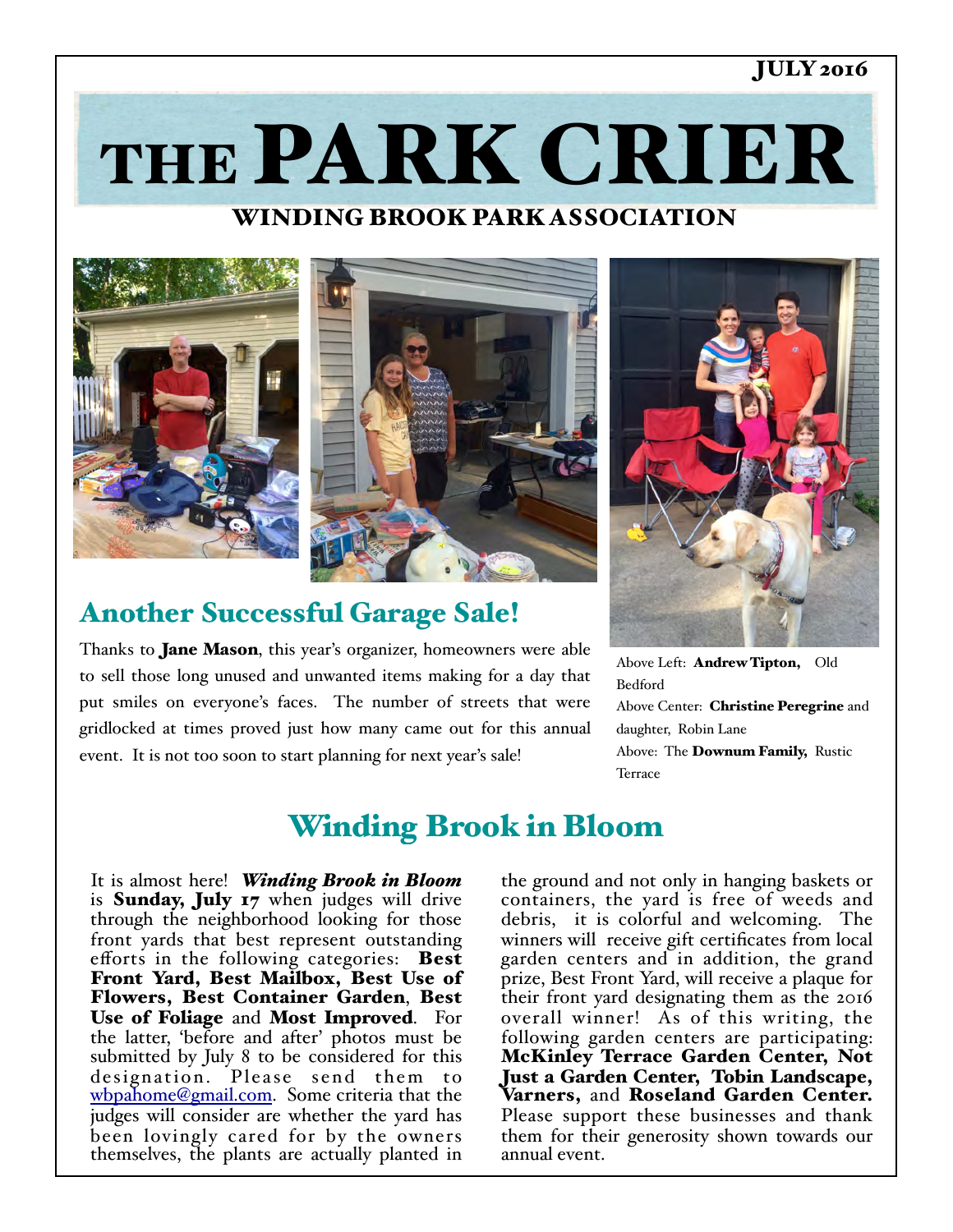### Entrance Signs

Efforts to redesign and rebuild our entrances continues. At the June WBPA Board meeting sample designs were shared with the members present. The Board will be reaching out to other designers as well to submit ideas that will not only beautify our neighborhood but will respect the integrity and style of Winding Brook.

It is important for us all that the entrances are appealing and well-maintained. To this end, the goal is to have work begin in the Fall. The initial estimates exceeded our insurance settlement and so we are investigating options. New landscape ideas that will enhance the curb appeal along Day Road are also being considered.

There is a rich history to Winding Brook Park. We are considering a Legacy Campaign to help fund this important project.

Look for updates in the coming Criers.

## **WBPA Board**

*Scott Kachmarik, President Tammy Emery, Vice President Jane Mason, Secretary Bill Bagatini, Treasurer Laurel Eslinger, Crier Editor* 

**Mike Babcock—Sharon Burden—Brian Coffman— Michael Miller—Chris Peregrine—Kathy Smith**

## 2016 Directory

Your new Directory is in its final stages of completion and though it didn't make it with this delivery, it is definitely forthcoming. Thank you to everyone who provided their updated information. Please continue sending in those changes and additions so that your information will remain current.

It is never too late to pay your dues! Send your check to PO Box 6566, South Bend, IN 46660 You will be listed in the August Crier.

## New Website

It is getting closer! Please stay tuned for the announcement of the launch date of our new and incredible website!

*Something you could help with while we wait: Do you have photos of WB in its early days? Event pictures fom anytime? There will be an opportunity to include those on the website and we hope you can help with this trip down memory lane!*

You can send them to wbpahome@gmail.com

## *Winding Brook Alert System*

Have you signed up? Since its inception, alerts have gone out indicating burglaries in the neighborhood as well as lost pets. It is an expedient means of communication and sure beats a telephone tree! By text message:

text WBRESIDENT to 84483 to receive future text alerts.

By email:

enter your email address at the following link:

[https://www.rainedout.net/](https://www.rainedout.net/team_page.php?a=a4a3c621564fe250c152) team\_page.php? a=a4a3c621564fe250c152

After you enter your email address, agree to terms of ser vice and then you are finished. Ignore the section that asks for a Private Key.

You will receive alerts by email after you are signed up.

If you feel something is worthy of sending out via the alert system, please contact any Board member who will determine if that is the appropriate way to get your message out to the residents.

Next **WBPA Board Meeting Wednesday, September 21 6:30pm St. Joseph Regional Medical Center Dining Room All residents are encouraged to attend!**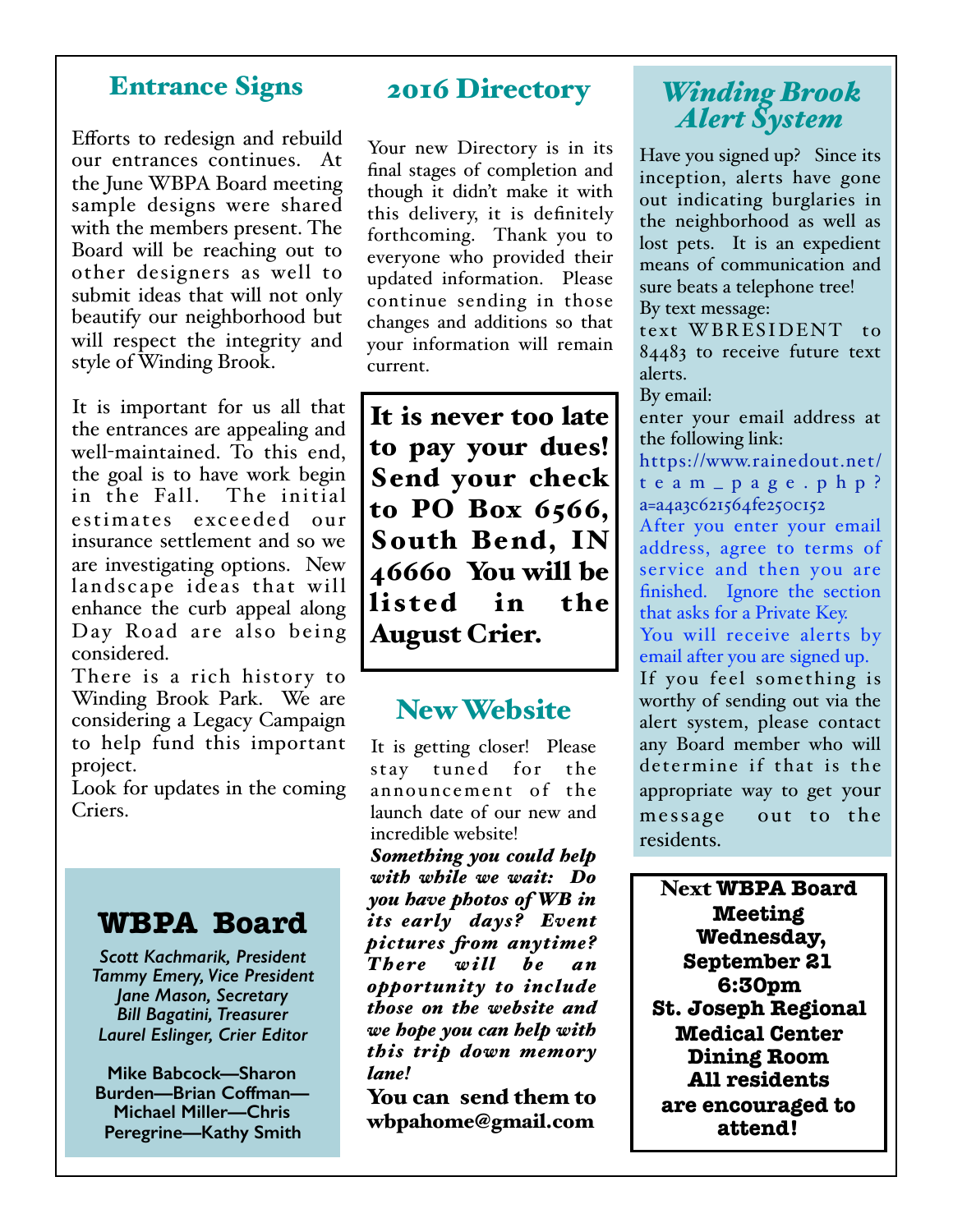

## **Happy Graduation!**

Congratulations are in order for Christopher Sammons, son of David and Tiffanie Sammons, Rustic Terrace who graduated from Penn High School. He is planning to serve a twoyear mission for his church. He has also been accepted to Brigham Young University-Idaho, and will begin his studies after his mission. He plans to focus on Architecture and Construction Management.

Co-valedictorian from Marian High School is **Christian Dennis** son of Robby and Mary Dennis, Springmill. He will be attending the University of Notre Dame.



**Annual** 

**4th of July Parade July 4! 10:00 Meet at 54704 Merrifield Decorate your bikes, big wheels, strollers, cars and join the fire truck and fun celebrating the birth of our nation!** 

# **AROUND THE PARK**

#### Welcome to Our New Residents

Candace Miller and Cohen Keltz are the new residents at 54570 Whispering Oak Drive. Enjoying their new home are their two children and grandson. They moved here from Toscana Park just up the road. They are the owners of a small company. When not working they enjoy cookouts, traveling, water and snow activities.

New residents of 54579 Whispering Oak are Ben and Ashley Burnaby who moved here from Dowagiac with their son. They chose Winding Brook for their first home! Ben is an orthopedic sales associate and Ashely was a teacher and now stays at home with their son.

Dan and Samantha Garman are new residents as of last September at 54705 Merrifield. They moved here from Knollwood. Dan works at Cana Cabinetry in Elkhart and Samantha works in Home Health Care. They have five children, three at home. They enjoy swimming and softball.

### Condolences

To the family of Lorranie Alwine Hearthstone Drive. sincere condolences on your loss. Lorraine lost her husband of 61 years, James, in March. Lorraine worked at Studebaker where she met her future sister-inlaw who introduced her to the love of her life. She served as church organist for many years.

## Thanks to the Following Who Paid Their Dues Since the Last Crier:

- Crosen
- Elliott
- Elliott/Mackey
- Eshanova/Tapper
- Guenther
- Hankins
- Imamovic
- Mangan
- Penrose
- Siqueria
- Umbarger
- Vogel
- Wiliams, F.
- William,R
- Woodward
- Apologies are extended to Schrager's whose name was misspelled in last month's listing)